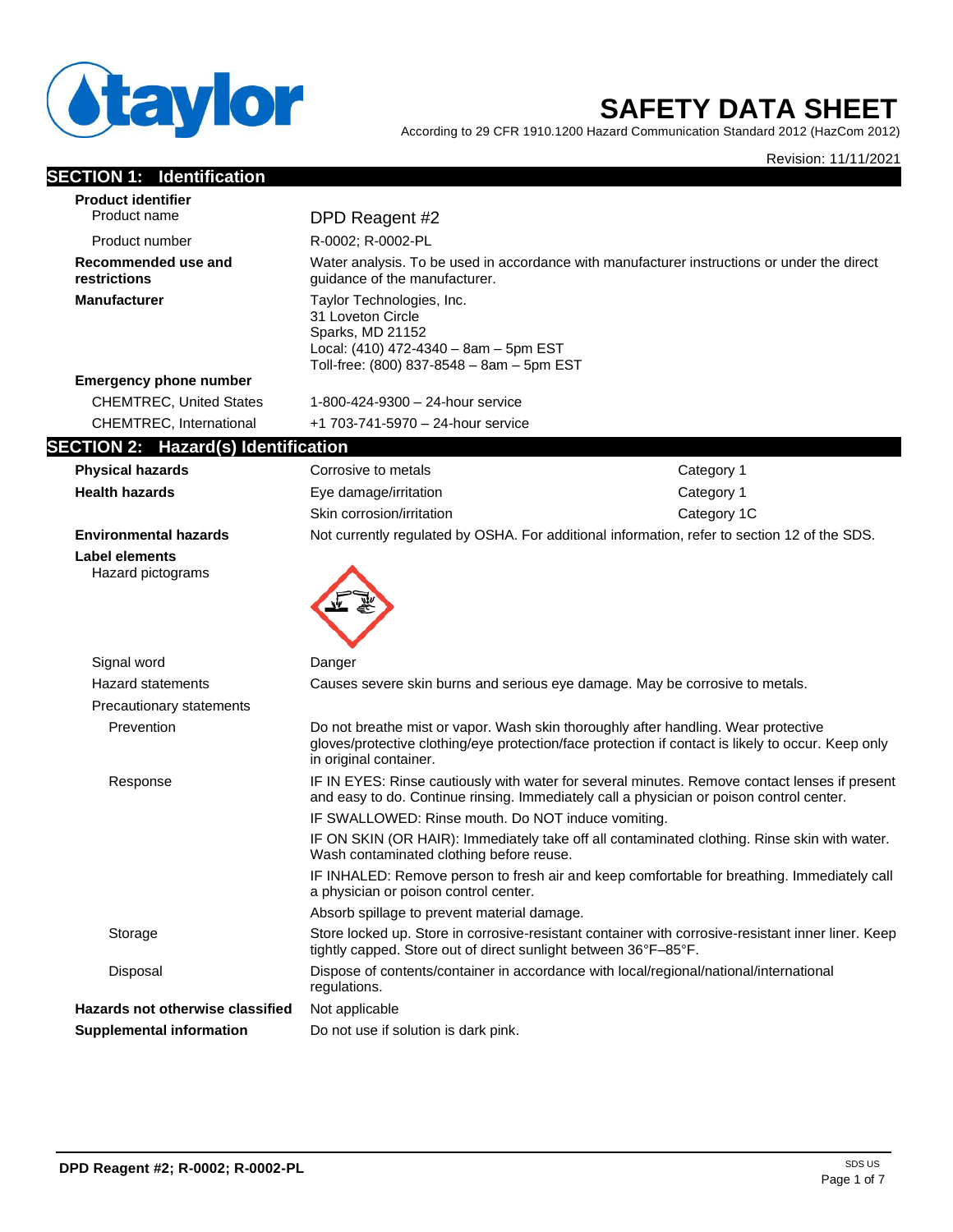### **SECTION 3: Composition/Information on Ingredients**

**Mixture**

| <b>Chemical name</b> | Common name and synonyms | <b>CAS number</b> | % w/w    |
|----------------------|--------------------------|-------------------|----------|
| Water                | Dihydrogen oxide         | 7732-18-5         | 80-100   |
| Confidential         | Not applicable           | Not applicable    | $5 - 10$ |
| --<br>$\cdots$<br>.  |                          |                   |          |

The specific chemical identity and/or exact percentage (concentration) of composition has been withheld as a trade secret.

## **SECTION 4: First-Aid Measures**

## **If inhaled**

Remove individual to fresh air. Seek medical attention if breathing becomes difficult or if respiratory irritation develops. Give oxygen or artificial respiration if needed.

## **In case of skin contact**

Immediately flush skin with plenty of water for at least 20 minutes. If clothing comes in contact with the product, the clothing should be removed and laundered before reuse. Seek medical attention if irritation develops. Chemical burns must be treated by a physician.

## **In case of eye contact**

Immediately flush eyes with plenty of water for at least 20 minutes. Remove contact lenses, if present and easy to do. Continue rinsing. Call a physician or poison control center immediately.

### **If swallowed**

Immediately call a physician or poison control center. Rinse mouth. Never give anything by mouth to a person who is unconscious or is having convulsions. Do NOT induce vomiting unless directed by physician. If vomiting occurs, keep head low so that stomach content does not get into the lungs.

### **Most important symptoms and effects, both acute and delayed**

Direct skin or eye contact may cause corrosive burns. Symptoms may include pain, redness or swelling. Scarring or permanent damage, including blindness, could result. Inhalation may cause severe respiratory irritation, such as coughing and wheezing. Inhalation could result in pulmonary edema, symptoms—chest pain, shortness of breath—may be delayed. Ingestion may produce burns to the lips, oral cavity, upper airway, esophagus, and possibly the digestive tract. Symptoms may include abdominal pain, vomiting, burns, perforations, and bleeding.

Refer to section 11 of the SDS for delayed and immediate effects and chronic effects from short- and long-term exposure.

### **Indication of any immediate medical attention and special treatment needed**

Provide general supportive measures and treat symptomatically. Chemical burns: Flush with water immediately. While flushing, remove clothes which do not adhere to affected area. Call an ambulance. Continue flushing during transport to hospital. Keep person under observation. Symptoms may be delayed.

### **General information**

Ensure medical personnel are aware of the material(s) involved and take precautions to protect themselves.

### **SECTION 5: Firefighting Measures**

### **Extinguishing media**

| Suitable extinguishing media   | Use extinguishing media appropriate for surrounding fire.                      |
|--------------------------------|--------------------------------------------------------------------------------|
| Unsuitable extinguishing media | Do not use a heavy water stream. Use of heavy stream of water may spread fire. |

## **Specific hazards arising from the substance or mixture**

| Fire hazard                            | Not flammable                                                                                                               |
|----------------------------------------|-----------------------------------------------------------------------------------------------------------------------------|
| Explosion hazard                       | Not explosive                                                                                                               |
| Reactivity                             | May be corrosive to metals.                                                                                                 |
| Hazardous combustion products          | Carbon oxides, nitrogen oxides, phosphorous oxides, sulfur oxides. During fire, gases<br>hazardous to health may be formed. |
| Advice for firefighters                |                                                                                                                             |
| Precautionary measures                 | Exercise caution when fighting any chemical fire; hazardous fumes will be present.                                          |
| Firefighting<br>equipment/instructions | Use water spray or fog for cooling exposed containers.                                                                      |
| Protection during firefighting         | Do not enter fire area without proper protective equipment, including respiratory protection.                               |
| Other information                      | Refer to section 9 of the SDS for flammability properties.                                                                  |
|                                        |                                                                                                                             |

## **SECTION 6: Accidental Release Measures**

### **Personal precautions, protective equipment, and emergency procedures**

Keep unnecessary personnel away. Keep people away from and upwind of spill/leak. Keep out of low areas. Wear appropriate protective equipment and clothing during cleanup. Do not breathe mist or vapor. Do not touch damaged containers or spilled material unless wearing appropriate protective clothing. Ensure adequate ventilation. Local authorities should be advised if significant spillages cannot be contained. For personal protective equipment, refer to section 8 of the SDS.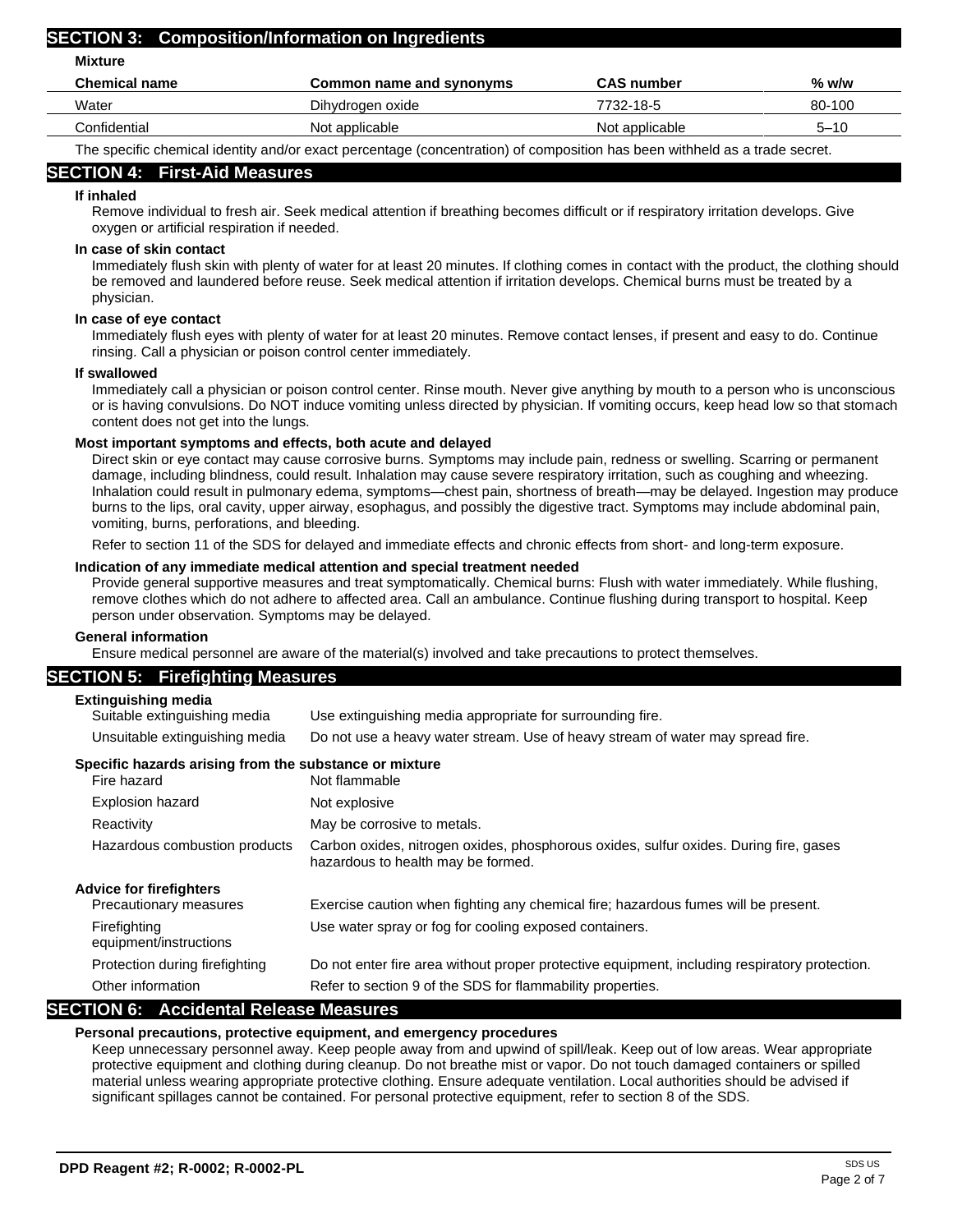### **Environmental precautions**

Avoid discharge into drains, watercourses, or onto the ground.

### **Methods and material for containment and cleaning up**

Ventilate the area. Dike the spilled material where this is possible. Stop leak if it can be done without risk. Absorb spillage to prevent material damage. Absorb in vermiculite, dry sand or earth, and place into containers. Prevent entry into waterways, sewers, basements, or confined areas. Following product recovery, flush area with water to remove residual contamination. Never return spills to original containers for reuse. Contaminated absorbent material may pose the same hazards as the spilled product. In the event of large spill or accidental release, notify relevant authorities in accordance with all applicable regulations.

### **Reference to other sections**

For exposure controls and personal protection, refer to section 8 of the SDS. For waste disposal, refer to section 13 of the SDS.

### **SECTION 7: Handling and Storage**

### **Personal precautions, protective equipment, and emergency procedures**

Do not handle until all safety precautions have been read and understood. Do not breathe mists or vapor. Do not get in eyes, on skin, or on clothing. Do not taste or swallow. Avoid prolonged exposure. Provide adequate ventilation. Wear appropriate personal protective equipment. For personal protective equipment, refer to section 8 of the SDS. Keep away from incompatibles. Observe good industrial hygiene practices. Label containers appropriately.

### **Conditions for safe storage, including any incompatibilities**

Store locked up. Store in corrosive-resistant container with corrosive-resistant inner liner. Keep tightly capped. Store out of direct sunlight between 36°F–85°F. Store away from incompatible materials (refer to section 10 of the SDS).

### **SECTION 8: Exposure Controls/Personal Protection**

### **Occupational exposure limits**

No exposure limits noted for the ingredient(s).

### **Biological limit values**

No biological exposure limits noted for the ingredient(s).

### **Exposure controls**

| Appropriate engineering controls | Good general ventilation (typically 10 air changes per hour) should be used. Ventilation rates<br>should be matched to conditions. If applicable, use process enclosures, local exhaust<br>ventilation, or other engineering controls to maintain airborne levels below recommended<br>exposure limits. If exposure limits have not been established, maintain airborne levels to an<br>acceptable level. Eyewash facilities and emergency shower must be available when handling<br>this product. |
|----------------------------------|----------------------------------------------------------------------------------------------------------------------------------------------------------------------------------------------------------------------------------------------------------------------------------------------------------------------------------------------------------------------------------------------------------------------------------------------------------------------------------------------------|
| Personal protective equipment    |                                                                                                                                                                                                                                                                                                                                                                                                                                                                                                    |
| Eye/face protection              | Wear appropriate safety glasses with side shields (or goggles) if contact is likely to occur.                                                                                                                                                                                                                                                                                                                                                                                                      |
| Skin protection                  | Wear appropriate chemical-resistant gloves and clothing if contact is likely to occur.                                                                                                                                                                                                                                                                                                                                                                                                             |
| Body protection                  | Wear appropriate protective clothing.                                                                                                                                                                                                                                                                                                                                                                                                                                                              |
| Respiratory protection           | In case of insufficient ventilation, wear suitable respiratory equipment. Use a NIOSH/MSHA<br>approved respirator if there is a risk of exposure to dust/fumes at levels exceeding the<br>exposure limits. Advice should be sought from respiratory protection suppliers.                                                                                                                                                                                                                          |

### **SECTION 9: Physical and Chemical Properties**

### **Information on basic physical and chemical properties**

| Physical state            | Liquid                         |
|---------------------------|--------------------------------|
| Form                      | Liquid                         |
| Color                     | Clear, colorless to faint pink |
| Odor                      | Odorless                       |
| Odor threshold            | No data available              |
| рH                        | 1                              |
| Evaporation rate          | No data available              |
| Melting point             | No data available              |
| Freezing point            | No data available              |
| Boiling point             | No data available              |
| Flash point               | Not applicable                 |
| Specific gravity          | No data available              |
| Auto-ignition temperature | No data available              |
| Decomposition temperature | No data available              |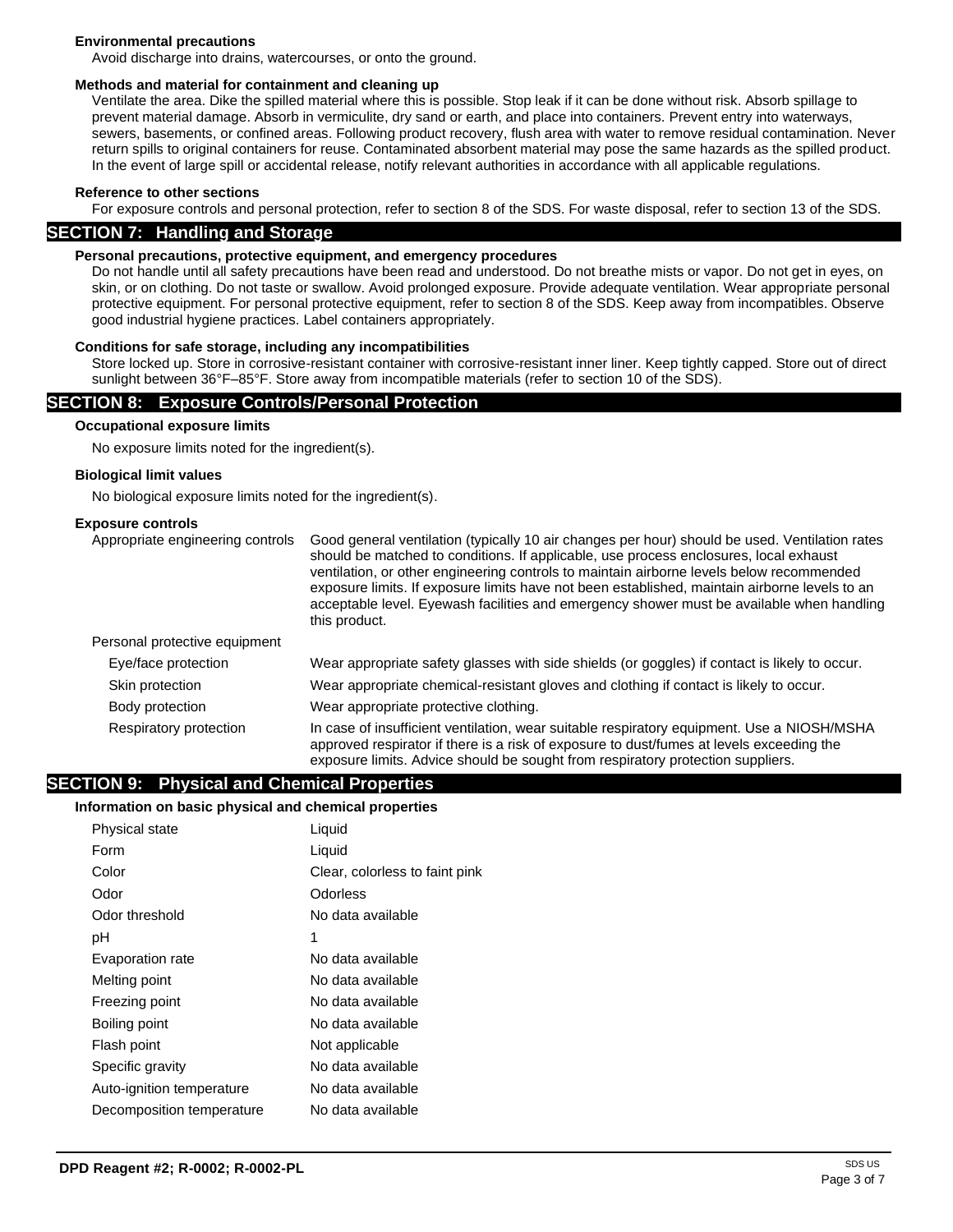| Flammability (solid, gas)                  | Not applicable             |
|--------------------------------------------|----------------------------|
| Upper Flammability Limit                   | No data available          |
| Lower Flammability Limit                   | No data available          |
| Vapor pressure                             | No data available          |
| Relative vapor density                     | No data available          |
| Solubility                                 | Soluble in all proportions |
| Partition coefficient<br>(n-octanol/water) | No data available          |
| Viscosity                                  | No data available          |
| Explosive properties                       | Not explosive              |
| Oxidizing properties                       | Not oxidizing              |
| Percent volatile                           | No data available          |

## **SECTION 10: Stability and Reactivity**

| <b>Reactivity</b>                            | Hazardous reactions will not occur under normal conditions of use, storage and transport. |
|----------------------------------------------|-------------------------------------------------------------------------------------------|
| <b>Chemical stability</b>                    | Stable under recommended handling and storage conditions (refer to section 7 of the SDS). |
| <b>Possibility of hazardous</b><br>reactions | No dangerous reaction known under conditions of normal use.                               |
| <b>Conditions to avoid</b>                   | Contact with incompatible materials. Do not use in areas without adequate ventilation.    |
| Incompatible materials                       | Strong bases, strong oxidizing agents. Metals. Metal nitrates.                            |
| <b>Hazardous decomposition</b><br>products   | No hazardous decomposition products known.                                                |

## **SECTION 11: Toxicological Information**

| Information on likely routes of exposure                                            |                                                                                                                       |  |
|-------------------------------------------------------------------------------------|-----------------------------------------------------------------------------------------------------------------------|--|
| Inhalation                                                                          | Avoid inhalation of this product. Use in a well-ventilated area.                                                      |  |
| Skin contact                                                                        | Protect exposed skin from contact. Use caution to avoid splashes.                                                     |  |
| Eye contact                                                                         | Avoid close eye contact; Use caution to avoid splashes. Wear eye protection.                                          |  |
| Ingestion                                                                           | Avoid accidental ingestion by observing good hygiene practices. Wash hands thoroughly after<br>handling this product. |  |
| Symptoms related to the<br>physical, chemical, and<br>toxicological characteristics | Corrosive skin/eye damage may occur. Refer to section 4 of the SDS for most important<br>symptoms and effects.        |  |
|                                                                                     | Delayed and immediate effects and chronic effects from short- and long-term exposure                                  |  |
| <b>Acute toxicity</b>                                                               | This product is not classified as an acute toxicity hazard.                                                           |  |
| <b>Skin corrosion/irritation</b>                                                    | Causes severe skin burns.                                                                                             |  |
| Serious eye damage/eye irritation Causes serious eye damage.                        |                                                                                                                       |  |
| <b>Respiratory sensitization</b>                                                    | No data available                                                                                                     |  |
| <b>Skin sensitization</b>                                                           | No data available                                                                                                     |  |
| <b>Germ cell mutagenicity</b>                                                       | No data available                                                                                                     |  |
| Carcinogenicity                                                                     | No data available                                                                                                     |  |
| <b>IARC Monographs. Overall Evaluation of Carcinogenicity</b>                       |                                                                                                                       |  |
| Not classified                                                                      |                                                                                                                       |  |
|                                                                                     | OSHA Specifically Regulated Substances (29 CFR 1910.1001-1096)                                                        |  |
| Not regulated                                                                       |                                                                                                                       |  |
| US National Toxicology Program (NTP) Report on Carcinogens                          |                                                                                                                       |  |
| Not classified                                                                      |                                                                                                                       |  |
| <b>Reproductive toxicity</b>                                                        | No data available                                                                                                     |  |
| Specific target organ toxicity<br>(single exposure)                                 | No data available                                                                                                     |  |
| Specific target organ toxicity<br>(repeated exposure)                               | No data available                                                                                                     |  |
| <b>Aspiration hazard</b>                                                            | No data available                                                                                                     |  |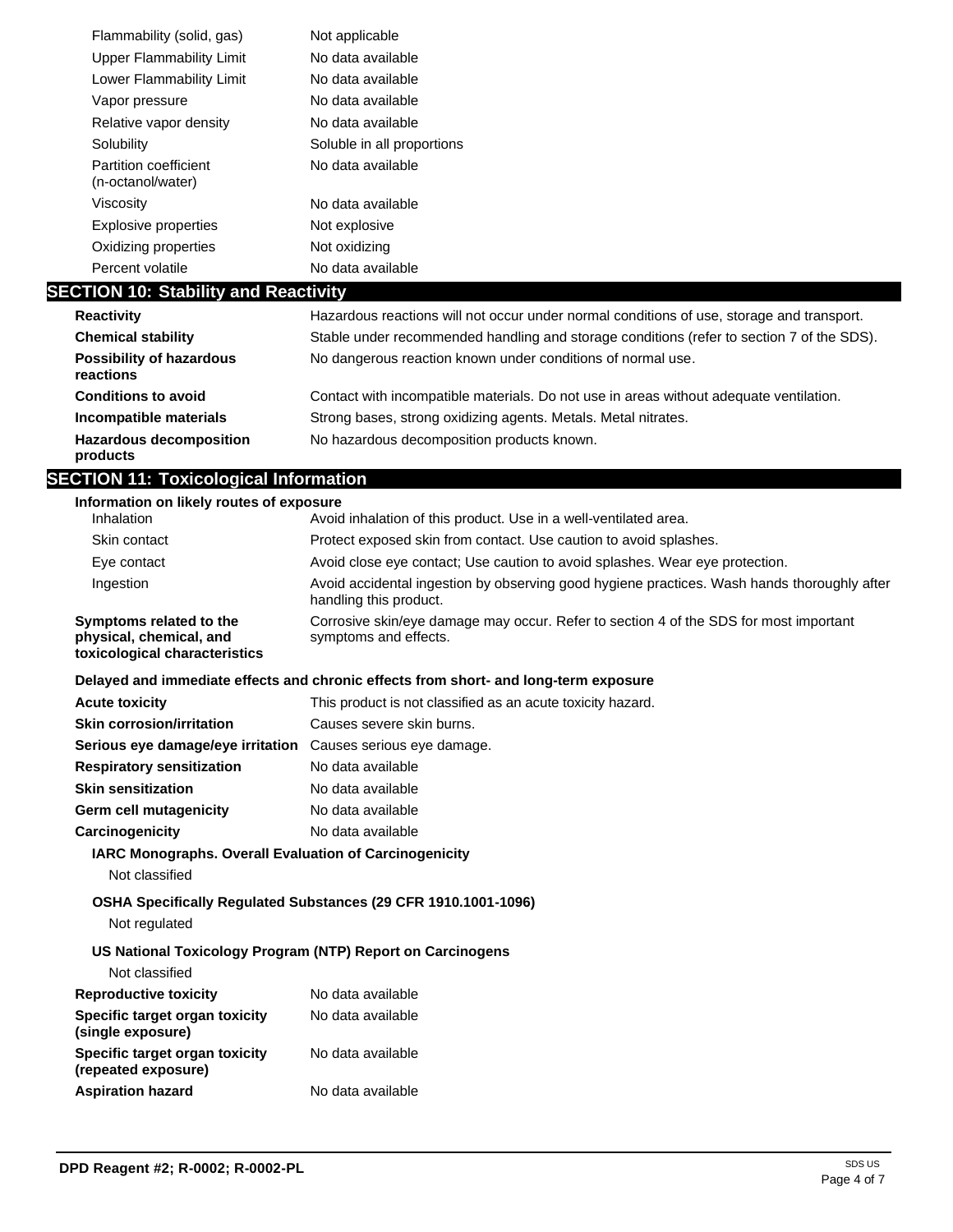| <b>SECTION 12: Ecological Information</b> |                                                                                    |  |
|-------------------------------------------|------------------------------------------------------------------------------------|--|
| <b>Ecotoxicity</b>                        | This product is not classified as environmentally hazardous.                       |  |
| Persistence and degradability             | No data available                                                                  |  |
| <b>Bioaccumulative potential</b>          | No data available                                                                  |  |
| <b>Mobility in soil</b>                   | No data available                                                                  |  |
| Other adverse effects                     | Large or frequent spills can have a harmful or damaging effect on the environment. |  |

## **SECTION 13: Disposal Considerations**

Collect and reclaim or dispose of in sealed containers at a licensed waste disposal site. Since emptied containers may retain product residue, follow label warnings even after container is emptied. This material and its container must be disposed of in a safe manner. Dispose of contents/container in accordance with local/regional/national/international regulations.

## **SECTION 14: Transport Information**

| <b>DOT</b>                                                                  |                                                                           |
|-----------------------------------------------------------------------------|---------------------------------------------------------------------------|
| <b>UN number</b>                                                            | <b>UN3265</b>                                                             |
| <b>UN Proper shipping name</b>                                              | Corrosive liquid, acidic, organic, N.O.S (Phosphorous-based organic acid) |
| <b>Reportable Quantity</b>                                                  | None                                                                      |
| <b>Class (Subsidiary risk)</b>                                              | 8                                                                         |
| Label(s)                                                                    | 8                                                                         |
| Packing group                                                               | $\mathbf{III}$                                                            |
| <b>Special provisions</b>                                                   | 386, IB3, T7, TP1, TP28                                                   |
| <b>Packaging exceptions</b>                                                 | 154                                                                       |
| Packaging, non-bulk                                                         | 203                                                                       |
| <b>IATA</b>                                                                 |                                                                           |
| <b>UN number</b>                                                            | <b>UN3265</b>                                                             |
| <b>UN Proper shipping name</b>                                              | Corrosive liquid, acidic, organic, N.O.S (Phosphorous-based organic acid) |
| <b>Class (Subsidiary risk)</b>                                              | 8                                                                         |
| Packing group                                                               | $\mathbf{III}$                                                            |
| <b>Special provisions</b>                                                   | A3, A803                                                                  |
| <b>IMDG</b>                                                                 |                                                                           |
| <b>UN number</b>                                                            | <b>UN3265</b>                                                             |
| <b>UN Proper shipping name</b>                                              | Corrosive liquid, acidic, organic, N.O.S (Phosphorous-based organic acid) |
| <b>Class (Subsidiary risk)</b>                                              | 8                                                                         |
| Packing group                                                               | III                                                                       |
| <b>Environmental hazards</b>                                                |                                                                           |
| <b>Marine pollutant</b>                                                     | No                                                                        |
| <b>Special provisions</b>                                                   | 223, 274                                                                  |
| EmS                                                                         | F-A, S-B                                                                  |
| Special precautions for user                                                | Read safety instructions, SDS, and emergency procedures before handling.  |
| Transport in bulk according to Annex II<br>of MARPOL 73/78 and the IBC Code | This substance/mixture is not intended to be transported in bulk.         |

**DOT hazard pictograms**

**IATA; IMDG hazard pictograms**

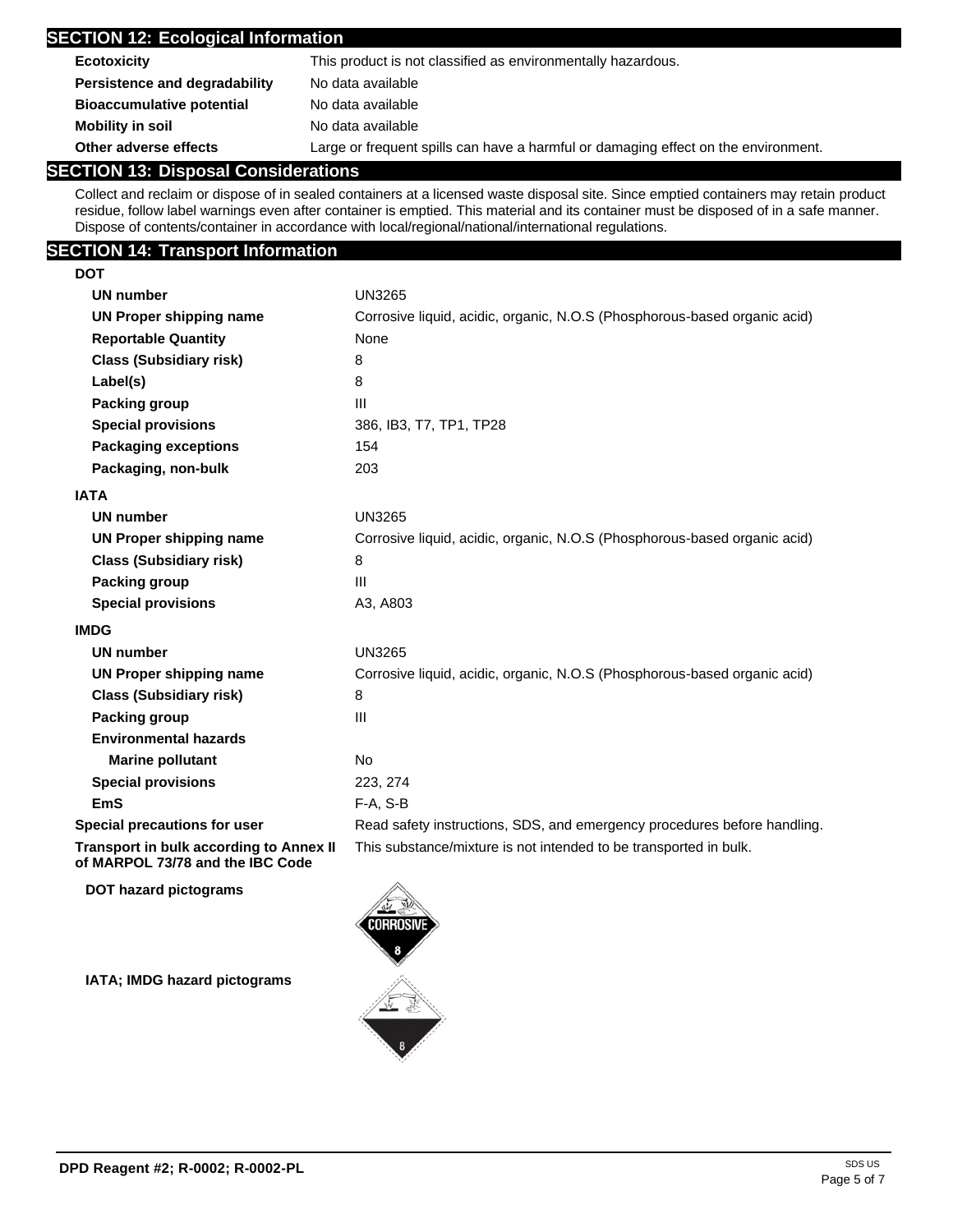## **SECTION 15: Regulatory Information**

### **US federal regulations**

## **CERCLA Hazardous Substance (40 CFR 302.4)**

Not regulated

## **SARA 302 Extremely Hazardous Substance (40 CFR 355 Appendices A / B)**

Not regulated

## **SARA 304 Emergency Release Notification**

Not regulated

## **SARA 311/312 Hazardous Chemical**

Refer to section 2 of the SDS for GHS Hazard Classifications applicable for this product.

## **SARA 313 (TRI reporting)**

Not regulated

## **TSCA Section 8(b) Chemical Inventory**

All components are on the U.S. EPA TSCA Inventory list.

## **TSCA Section 12(b) Export Notification (40 CFR 707, Subpt. D)**

Not regulated

## **Other federal regulations**

## **Clean Air Act (CAA) Section 112 Hazardous Air Pollutants (HAPs)**

Not regulated

### **Clean Air Act (CAA) Section 112(r) Accidental Release Prevention (40 CFR 68.130)**

Not regulated

### **Safe Drinking Water Act (SDWA)**

Not regulated

### **US state regulations**

## **California Safe Drinking Water and Toxic Enforcement Act of 1986 (California Proposition 65)**

Not regulated

### **Massachusetts Right-to-Know Act**

Not regulated

### **New Jersey Worker and Community Right-to-Know Act**

Not regulated

### **Pennsylvania Worker and Community Right-to-Know Act**

Not regulated

### **Rhode Island Right-to-Know Act**

Not regulated

### **SECTION 16: Other Information**

| NFPA Rating   |     |
|---------------|-----|
| Health hazard | 3   |
| Fire hazard   | 0   |
| Reactivity    | O   |
| Specific      | N/A |

### **Disclaimer**

The information in the Safety Data Sheet is offered for your consideration and guidance for safe handling, use, storage, transportation, disposal, and release of this product and is not considered a warranty or quality specification. Taylor Technologies, Inc., disclaims all expressed or implied warranties and assumes no responsibility for the accuracy of completeness of the data contained herein. The data in this SDS does not apply to use with any other product or in any other process.

License granted to make unlimited paper copies for internal use only. This Safety Data Sheet may not be altered in any way without the expressed knowledge and permission of Taylor Technologies, Inc. The information contained in this sheet is based on lab experience and the most current data available.